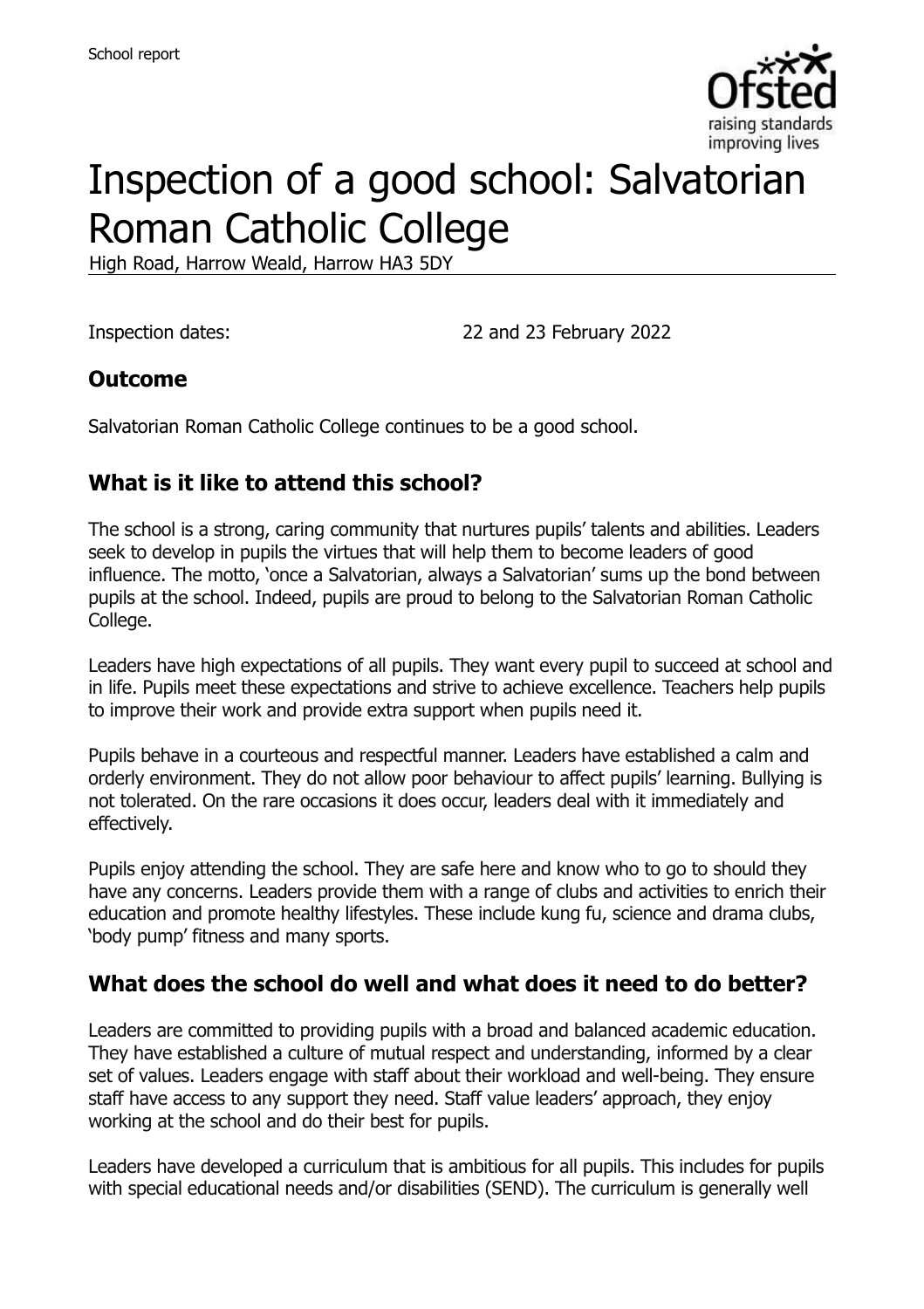

constructed and coherent. It is designed so that pupils know and remember more over time. In a few subjects, further curriculum thinking is required. This would ensure pupils gain knowledge and develop subject-specific skills in sufficient depth. Pupils study a broad range of subjects. All pupils study religious education from Year 7 to Year 11. Leaders meet the government's ambitions with regard to entry for the English Baccalaureate.

Teachers have good subject knowledge. They use it well to present new information to pupils and to revisit what pupils have learned before. Sometimes teachers do not check systematically for pupils' understanding before moving on to the next stage of learning. This means that some pupils need extra help to understand the work set. Teachers check pupils' work regularly. Their comments help pupils to improve their work. Pupils work hard and show commitment to their learning. In lessons, low-level disruption is very rare. When it does occur, teachers address it effectively.

Pupils with SEND access the full curriculum. They receive effective help in lessons from learning support assistants. Teachers understand these pupils' needs. They adapt resources accordingly. This means that pupils with SEND complete the same work as other pupils and achieve well.

Leaders give reading a high priority. Those pupils at an early stage of reading receive appropriate help to catch up. Teachers check that they are making progress. Leaders provide more support for those whose progress is slow. Leaders promote a love of reading in all pupils. They have introduced a regular 'drop everything and read' initiative. Pupils celebrate World Book Day with their teachers.

Leaders prepare pupils well for life during their school years and beyond. Pupils learn about relationships at an age-appropriate level. Teachers educate pupils about different cultures and viewpoints. They encourage pupils to discuss and debate important moral issues. Leaders give prominence to events such as Black History Month and Holocaust Memorial Day. Prayer and reflection are key features of school life. From Year 7 onwards, pupils receive careers education, information, advice and guidance. This allows them to make wellinformed choices about GCSE options and post-16 education and training.

# **Safeguarding**

The arrangements for safeguarding are effective.

Leaders have developed a strong culture of safeguarding across the school community. They know pupils well and establish positive relationships with parents and carers. Leaders provide regular training and updates for staff. Staff are alert to signs of concern in pupils and report these immediately. Leaders are quick to identify those pupils who need help. They work effectively with external agencies to secure the help these pupils need. Leaders check pupils at risk frequently and provide safe spaces for them. Pupils are safe in the school. They learn about how to keep themselves safe, including online.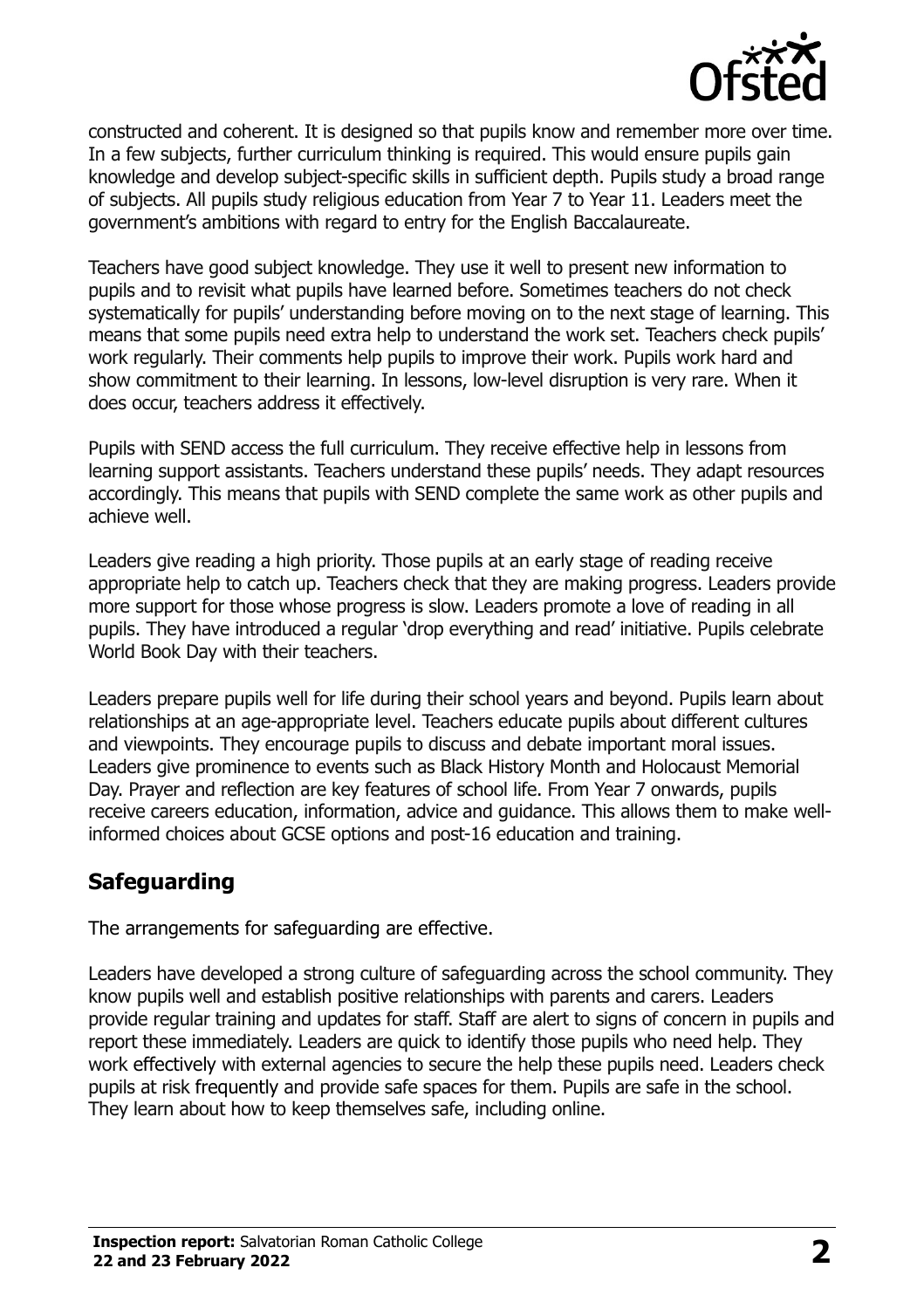

# **What does the school need to do to improve?**

# **(Information for the school and appropriate authority)**

■ Sometimes teachers do not systematically check pupils' understanding before moving on to the next stage of learning. This means that some pupils need additional help when tackling the next task. It also means that, even with this support, some pupils' learning is not fully secured. Teachers must ensure that they check more carefully that pupils have understood essential knowledge before getting them to use this knowledge to answer questions and solve problems.

#### **Background**

When we have judged a school to be good, we will then normally go into the school about once every four years to confirm that the school remains good. This is called a section 8 inspection of a good or outstanding school, because it is carried out under section 8 of the Education Act 2005. We do not give graded judgements on a section 8 inspection. However, if we find evidence that a school would now receive a higher or lower grade, then the next inspection will be a section 5 inspection. Usually this is within one to two years of the date of the section 8 inspection. If we have serious concerns about safeguarding, behaviour or the quality of education, we will deem the section 8 inspection as a section 5 inspection immediately.

This is the first section 8 inspection since we judged the school to be good in January 2017.

#### **How can I feed back my views?**

You can use [Ofsted Parent View](https://parentview.ofsted.gov.uk/) to give Ofsted your opinion on your child's school, or to find out what other parents and carers think. We use information from Ofsted Parent View when deciding which schools to inspect, when to inspect them and as part of their inspection.

The Department for Education has further quidance on how to complain about a school.

If you are the school and you are not happy with the inspection or the report, you can [complain to Ofsted.](https://www.gov.uk/complain-ofsted-report)

#### **Further information**

You can search for [published performance information](http://www.compare-school-performance.service.gov.uk/) about the school.

In the report, '[disadvantaged pupils](http://www.gov.uk/guidance/pupil-premium-information-for-schools-and-alternative-provision-settings)' refers to those pupils who attract government pupil premium funding: pupils claiming free school meals at any point in the last six years and pupils in care or who left care through adoption or another formal route.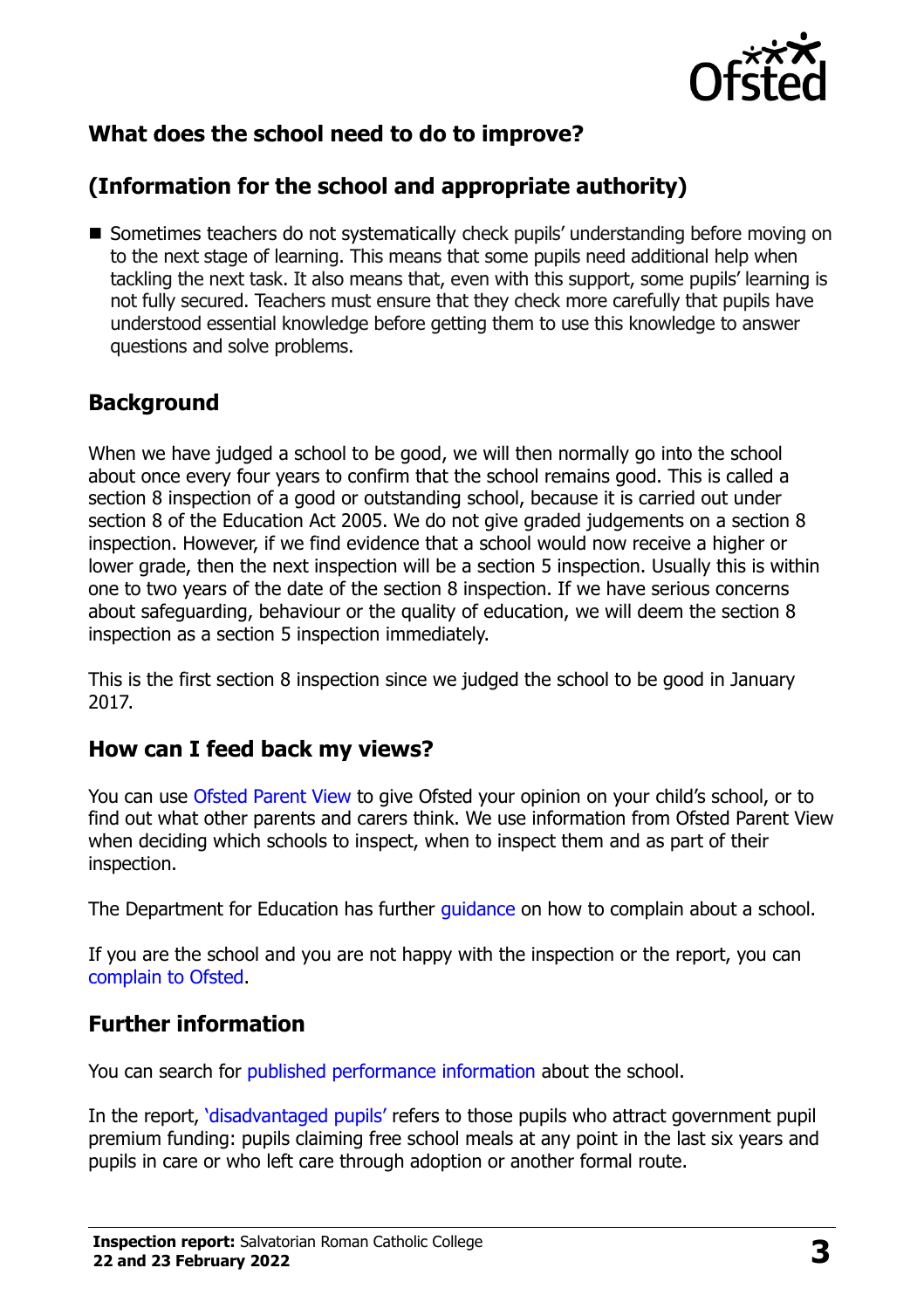

### **School details**

| Unique reference number             | 138458                                                                  |
|-------------------------------------|-------------------------------------------------------------------------|
| <b>Local authority</b>              | Harrow                                                                  |
| <b>Inspection number</b>            | 10211288                                                                |
| <b>Type of school</b>               | Secondary comprehensive                                                 |
| <b>School category</b>              | Academy converter                                                       |
| Age range of pupils                 | 11 to 16                                                                |
| <b>Gender of pupils</b>             | <b>Boys</b>                                                             |
| Number of pupils on the school roll | 476                                                                     |
| <b>Appropriate authority</b>        | Board of trustees                                                       |
| <b>Chair of trust</b>               | John McAleer                                                            |
| <b>Headteacher</b>                  | Martin Tissot (Executive Headteacher)<br>Alan Bryant (Head of School)   |
| Website                             | www.salvatoriancollege.com                                              |
| Date of previous inspection         | 25-26 January 2017, under section 5 of the<br><b>Education Act 2005</b> |

#### **Information about this school**

- Salvatorian Roman Catholic College works in partnership with the Cardinal Hume Academies Trust.
- The school is of the Roman Catholic denomination. It is in the Archdiocese of Westminster. The school's last section 48 inspection took place in November 2014. Section 48 inspections were suspended during the pandemic and restarted in September 2021. The school's next section 48 inspection will be within eight years of its previous section 48 inspection.
- The school uses no alternative provision.

# **Information about this inspection**

- This was the first routine inspection the school received since the COVID-19 pandemic began. Inspectors discussed the impact of the pandemic with school leaders and have taken that into account in their evaluation of the school.
- Inspectors met with the executive headteacher, head of school, members of the leadership team, and members of the board of trustees.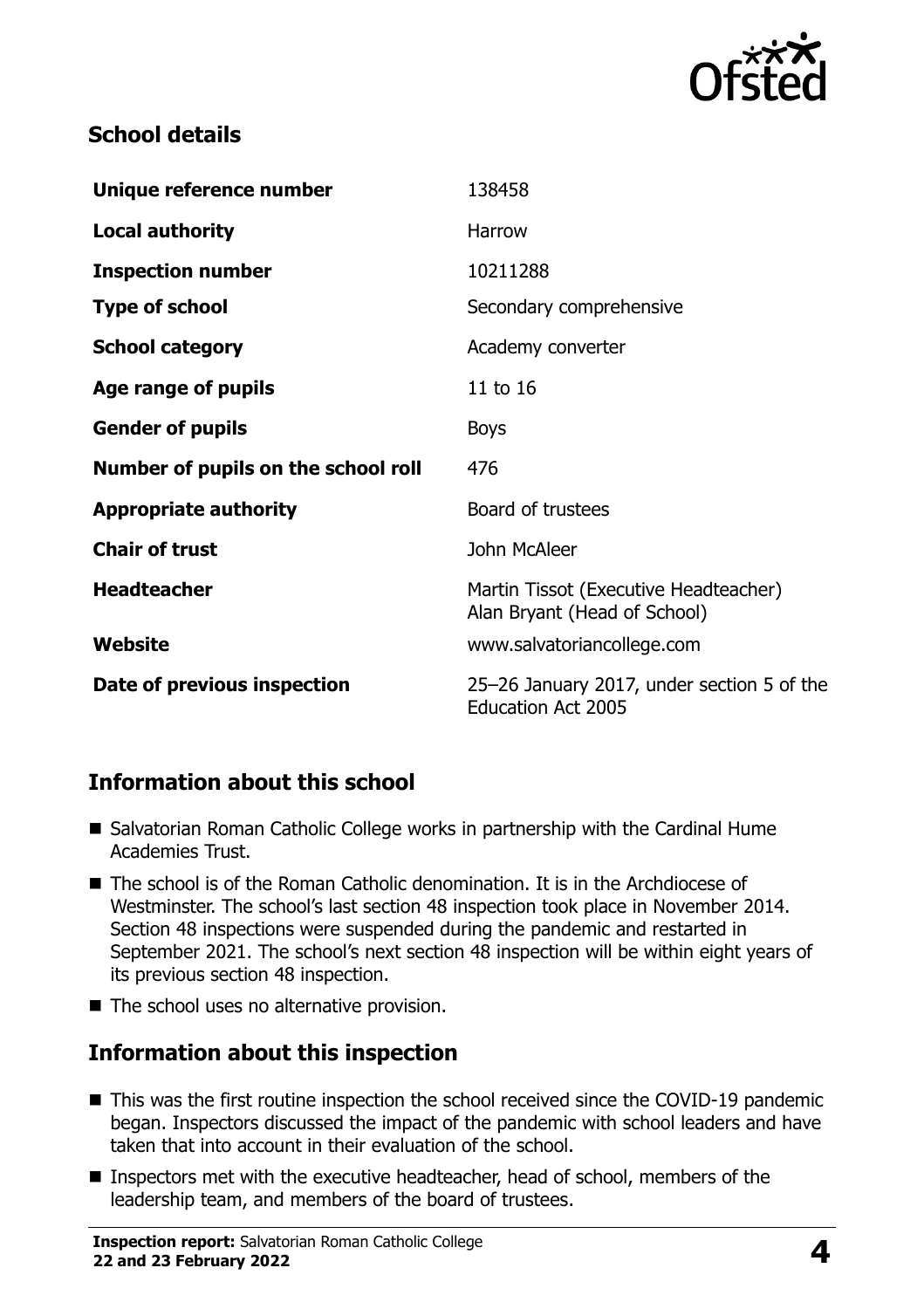

- **Inspectors carried out deep dives in these subjects: science, mathematics, history and** art. For each deep dive, inspectors met with subject leaders, looked at curriculum plans, visited a sample of lessons, spoke to teachers, spoke to some pupils about their learning and looked at samples of pupils' work.
- **Inspectors also spoke with subject leaders for geography and physical education and** visited lessons in these subject areas.
- Inspectors met with the school's designated safeguarding lead (DSL) and deputy DSL. They looked at safeguarding documentation and record-keeping, including the single central record. Inspectors also spoke with staff and pupils about safeguarding.
- Inspectors considered 109 responses to Ofsted's pupil survey, 21 responses to the staff survey and 120 responses to the online survey for parents, Ofsted Parent View.

#### **Inspection team**

Ian Rawstorne, lead inspector **Her Majesty's Inspector** 

Annabel Davies **Her Majesty's Inspector**